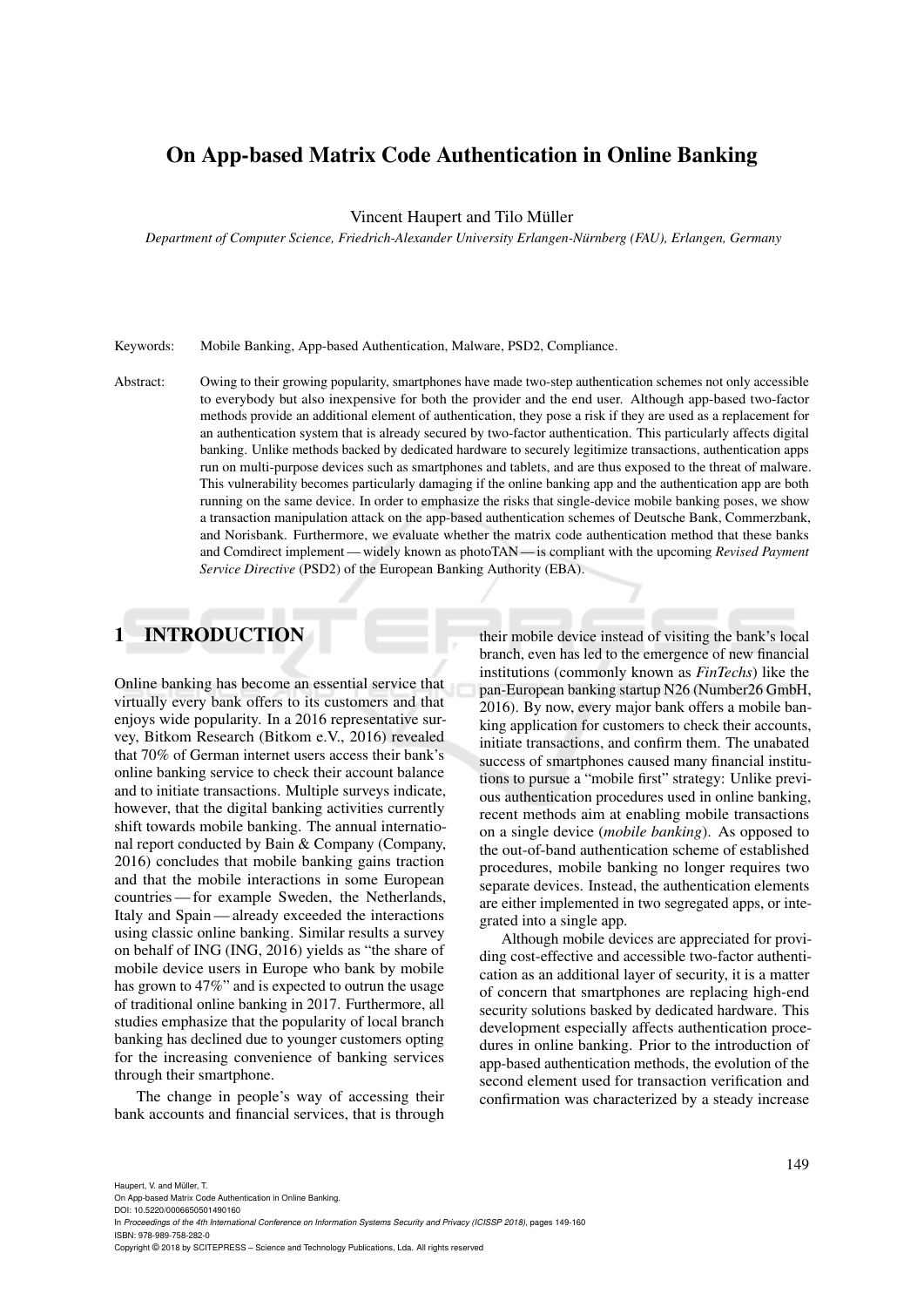in security features. In particular, chipTAN is an established procedure used in online banking. It uses the customer's personal bank card and a dedicated reader device to securely authenticate a transaction.

While it is true that the use of apps as an additional element of authentication can increase the security of systems that were not using a second factor before, it means a step backward for online banking that until lately followed the rule that transaction initialization and confirmation should never take place on the same device. Unlike many other authentication schemes, the security of online payments is subject to national and supra-national regulations. In the following we not only provide evidence that app-based authentication schemes are less secure than their predecessors, but also show that the upcoming EU regulations stipulating strong customer authentication missed the target to account for this decay in security.

## 1.1 Attacker Model: The Threat of Privileged Malware

The main reason why app-based authentication schemes provide less security than previous methods is that they run on a smartphone. In contrast to methods like chipTAN, a smartphone is not a dedicated but a multi-purpose device. The reason for the success of smartphones is their vast set of features and the possibility to install apps on them. While the interface and attack surface of dedicated hardware devices is tailored to be as small as possible, smartphones have various input channels. Additionally, smartphone operating systems are designed to be modifiable and extensible, making effective security a complex task. This leads to a broad attack surface that is targeted by malware.

Apart from malicious apps that compromise the security and privacy of apps within the security model of the system, malware that attempts to gain root permissions (*privileged malware*) is particularly dangerous. If malware succeeds in executing a privilege escalation exploit (*root exploit*), it gets full control of the system. While root exploits are also often used by power users to gain maximum control over their system, malware deploys them in order to bypass the system's isolation and sandboxing principles. After rooting the victim's device, malware can execute its payload within the maximum privilege level.

That this threat is no fiction and that an app containing a root exploit can actually make its way into the official Google Play Store has been proven in 2014 (Maier et al., 2014). The following year an app called *Brain Test* (Polkovnichenko and Boxiner, 2015) was detected in the Play Store that followed the predicted scenario. The Brain Test app would conceal itself as a functional IQ testing app while trying to root the user's device in the background. Afterwards, it would download a malicious code from an external server to execute it with root privileges. Shortly after the app was removed by Google, 13 similar apps each with a different name and game logic — were detected in the Play Store (Dehghanpoor, 2016).

Then there are apps based on the malware family *Godless* (Zhang, 2016) or *HummingBad* (Check Point Mobile Research Team, 2016) that also root the device they are run on. According to TrendMicro, "Godless can target virtually any Android device running on Android 5.1 (Lollipop) or earlier", which meant 90% of all Android devices when the article was released on June 21, 2016. By the end of 2015 the Humming-Bad malware was detected in various apps, and it was estimated that it had already infected and rooted more than 10 million devices (Goodin, 2016a).

In August 2016 Check Point announced that it had found a set of four vulnerabilities in "Android devices sporting Qualcomm chipsets" (Donenfeld, 2016). Each of them could be used to gain root permissions on the device. The same line *Dirty Cow* takes, a Linux kernel vulnerability capable of rooting any Android version (Goodin, 2016b). It is merely a matter of time until malware makes use of these vulnerabilities. Owing to the great diversity of device manufacturers that usually ship their own, often modified, versions of Android, there is no centralized update mechanism. Therefore, every manufacturer is responsible for rolling out software and security updates. The cruel reality is that many of these companies take significantly long to release security patches, if they deliver them to the end user at all (Thomas et al., 2015).

Interestingly, the way of monetarization that malware based on Brain Test, Godless, or HummingBad often uses today is displaying advertisements to the user. The rapid spread of mobile banking, however, is set to give rise to mobile banking trojan campaigns. For example, Kaspersky recently reported that the banking malware *Tordow* has significantly evolved (Kivva, 2016). The fact that Tordow roots a user's device will allow "cybercriminals to carry out new types of attacks".

### 1.2 Related Work

The most important past research in the field of mobile banking security is our 2015 analysis of the Sparkasse pushTAN authentication procedure (Haupert and Müller, 2016). Apart from a transaction manipulation attack, we also mention that an attack which aims at replicating the pushTAN app might be feasible but refrained from executing it. Their first mentioned tran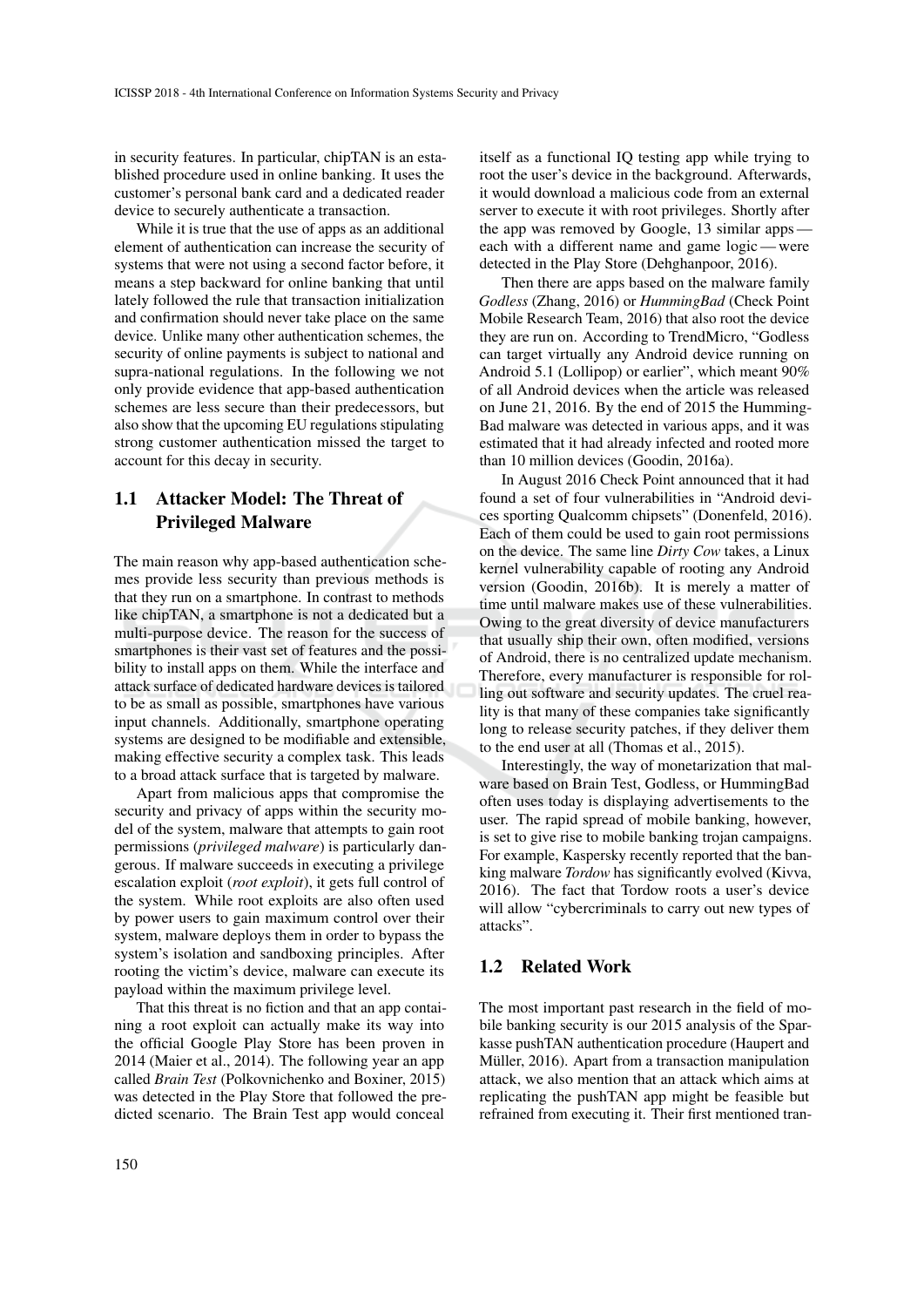saction manipulation attack, however, was realized using the *Xposed* hooking framework on a *SuperSU*rooted, i. e., heavily prepared device. In their official statement, Sparkasse picked these circumstances up to discount the attack to be only doable under laboratory conditions (Deutscher Sparkassen- und Giroverband, 2015). We also had demanded to fill the regulatory gap that mobile banking authentication schemes were taking advantage of and that is now covered by the *Revised Payment Service Directive* of the European Union. The Regulatory Technical Standards, however, were still in preperation.

Another contribution (Dmitrienko et al., 2014) also deals with the security of the CrontoSign / photoTAN procedure. They already showed in 2014 that an early demo version of the app could not withstand a copy attack. In contrast to recent versions used in the field, however, the procedure did neither yet implement any device binding to mitigate copy attacks nor was it possible to operate it on the same device used to initiate the corresponding transaction. Furthermore, the photoTAN procedure at this time could only be used with two different devices. This, however, has changed in the meantime and single-device transactions form the core of our criticism.

Further research on the security impact of mobile devices with respect to authentication procedures has been conducted in the research paper *How Anywhere Computing Just Killed Your Phone-Based Two-Factor Authentication* (Konoth et al., 2016). They show that the heavy synchronization between a user's devices can invalidate the additional protection of a two-factor authentication scheme by, e.g., also synchronizing a token received via SMS with a user's computer, hence eliminating the separation of channels. In general, the SMS technology — still widely used for authenticating online banking transactions — is well-researched and several issues have been revealed (Mulliner et al., 2013; Reaves et al., 2016; Rao et al., 2016).

### 1.3 Contributions

In our scenario the victim uses an app-based matrix code authentication scheme for online banking on his or her Android device. The system on the device does not have to be modified; in particular, the device does not have to be rooted. However, a device weakness must be known to gain full access to the system, which is exploited by criminals as described above. In case the device runs both the online banking app and the authentication app, there are no additional requirements. This is also true for authentication schemes that carry out transaction initialization and confirmation within a single app. If the app-based authentication

scheme forces another device to initiate a transaction, the knowledge-based authentication factor must additionally be compromised. Based on these assumptions, we make the following contributions:

- First, we show a real-time transaction manipulation attack for the mobile banking use case of the photoTAN procedure of Deutsche Bank, Commerzbank, and Norisbank. The transaction manipulation remains invisible to the victim in all steps of the attack and is entirely technical, meaning that it does not involve social engineering.
- Second, we analyze the compliance of the photo-TAN procedure with respect to the forthcoming *Revised Payment Service Directive* of the European banking authority. Although a previous draft suggested that running two authentication factors on the same device may lead to violation of the requirement of the independence of authentication factors, the final draft presumably allows procedures implemented in this way. Furthermore, the photoTAN app alone may not be considered a possession element within the definition of strong customer authorization. In support of this argument, we show that the photoTAN app of Deutsche Bank, Commerzbank, Norisbank, and Comdirect cannot withstand a replication attack.

# 2 APP-BASED AUTHENTICATION IN DIGITAL BANKING

Particularly in German speaking countries, the second factor procedure used to confirm transactions is called *TAN method*. TAN stands for *transaction authentication number* and is a one-time password (OTP) that is received, processed or even generated by the TAN method after a customer issued a credit transfer. The user afterwards transmits the TAN manually or automatically to the bank's backend causing the transaction to become into effect. Even though modern secondfactor authentication schemes do frequently no longer involve a TAN, the expression *TAN method* remained due to historic reasons and denotes a procedure to confirm digital banking transactions.

Although the development of high-end TAN procedures could successfully defeat most threats in online banking, they were expensive either for the bank or for the user. The chipTAN procedure, for example, introduced a dedicated reader to generate TANs in conjunction with the customer's personal bank card. In the past banks supplied their customers with the device free of charge. Today, however, it is common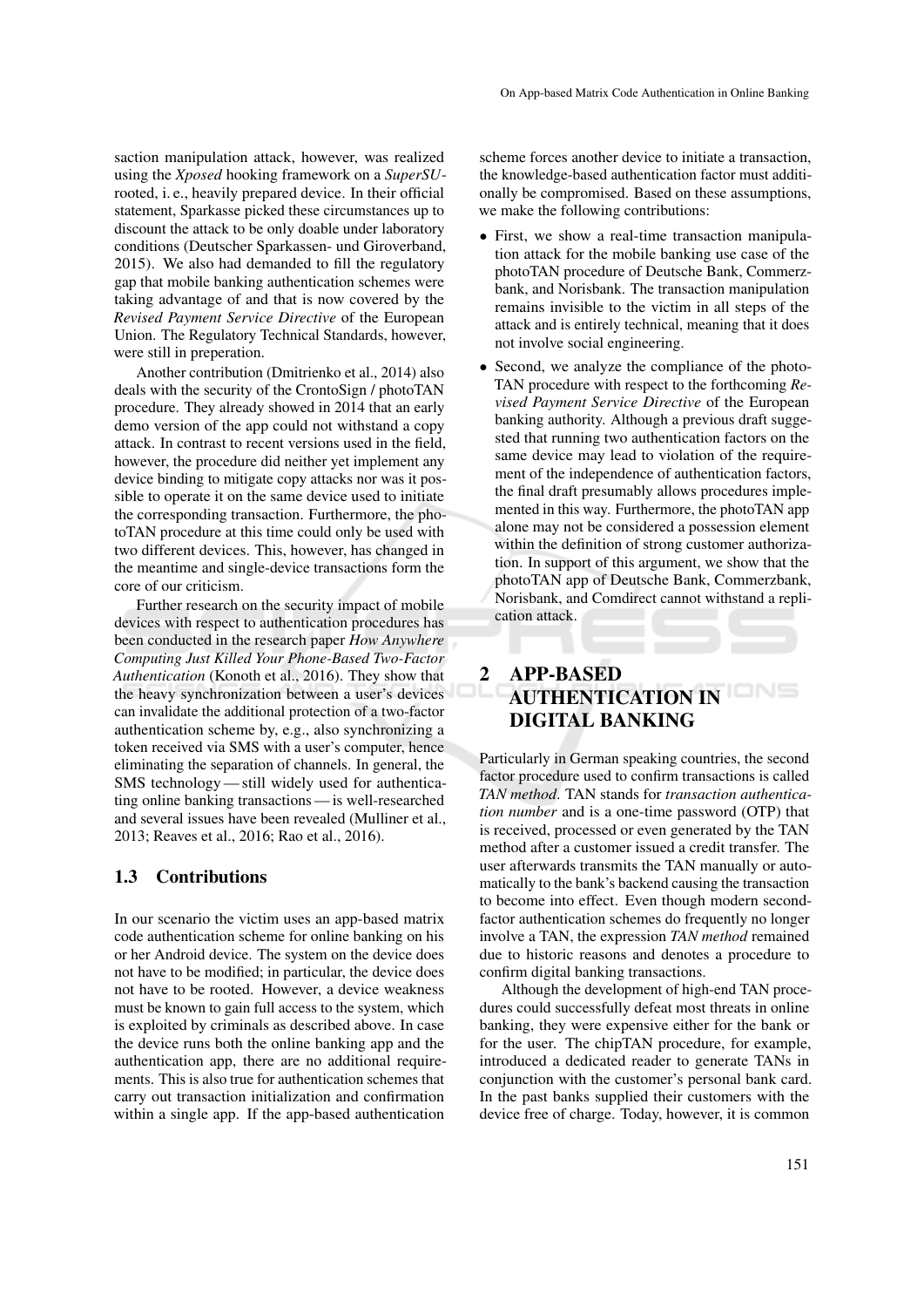

Figure 1: The different types of app-based authentication methods. The two-device authentication (2da) scheme, which makes use of two independent devices, is suitable for out-of-band authentication of transactions. Two-app authentication (2aa) and one-app authentication (1aa) were developed in order to enable mobile banking on one device. While 2da and 2aa use two different apps for authentication, 1aa issues and confirms transactions only within a single app.

practice to pass the acquisition costs to the end user. In contrast, smartphone-based authentication schemes allow both the financial institution and the end user to reduce costs. Banking apps are usually freely available to the customers, guaranteeing high acceptance rates.

In contrast to previous authentication methods, appbased authentication can be divided into three categories: *two-device*, *two-app*, and *one-app* authentication schemes, as shown in Section 2. All three types of apps display transaction details to the user in order to get a second confirmation of the transaction. Only if the user confirms the transaction via a second channel does the transaction come into effect. In the following each type of app-based authentication is described:

Two-Device Authentication (2da). This mode of authentication is largely similar to established methods like mTAN and chipTAN, as it is a true two-factor authentication scheme using two independent devices. First, the user logs into the banking app or web interface to issue a transaction order. Second, the user uses an independent device to confirm the transaction. The delivery of transaction details to the authentication app differs across vendors, but it is dependent on whether the method is an online or offline procedure. An offline procedure obtains the transaction details through an input different from the network channel. The user often has to scan a matrix barcode using the smartphone camera. The authentication app then extracts the transaction details from the obtained image and displays them to the user. As the procedure takes place offline, a TAN is displayed after the transaction has been confirmed, and the user has to manually transfer the TAN to the banking app or web interface.

Two-App Authentication (2aa). In contrast to 2da,

the 2aa method does not rely on two different devices but two different apps running on the same mobile device. To initiate a transaction the user opens the banking app and enters his or her login credentials. After sending a transfer order, the banking app opens the authentication app. Depending on whether the authentication app works online or offline, the banking app sends the transaction details to the authentication app based on app-to-app communication, or the authentication app receives the transfer data over the network from the banking server. Likewise, when the user confirms the transaction, the authentication app either sends the TAN via app-to-app communication, or directly confirms the transaction over the network.

One-App Authentication (1aa). As the name suggests, this method does both transaction initialization and confirmation not only on the same device but also inside the same app. When a customer uses this app to issue a transaction, he or she is no longer required to use a different app. Instead, the app shows the confirmation dialog right after the transaction submission. In contrast to 2da and 2aa, this method only displays the transaction details but never shows a TAN to the user as that would not add value to the procedure.

### 3 THE photoTAN METHOD

The photoTAN procedure is a TAN method which is based on CrontoSign, a visual signing technology developed by Cronto (Cronto, 2011). In 2008, Commerzbank was the first bank that experimented with Cronto's technology, using it as a secure, costeffective, and usable second-factor authorization met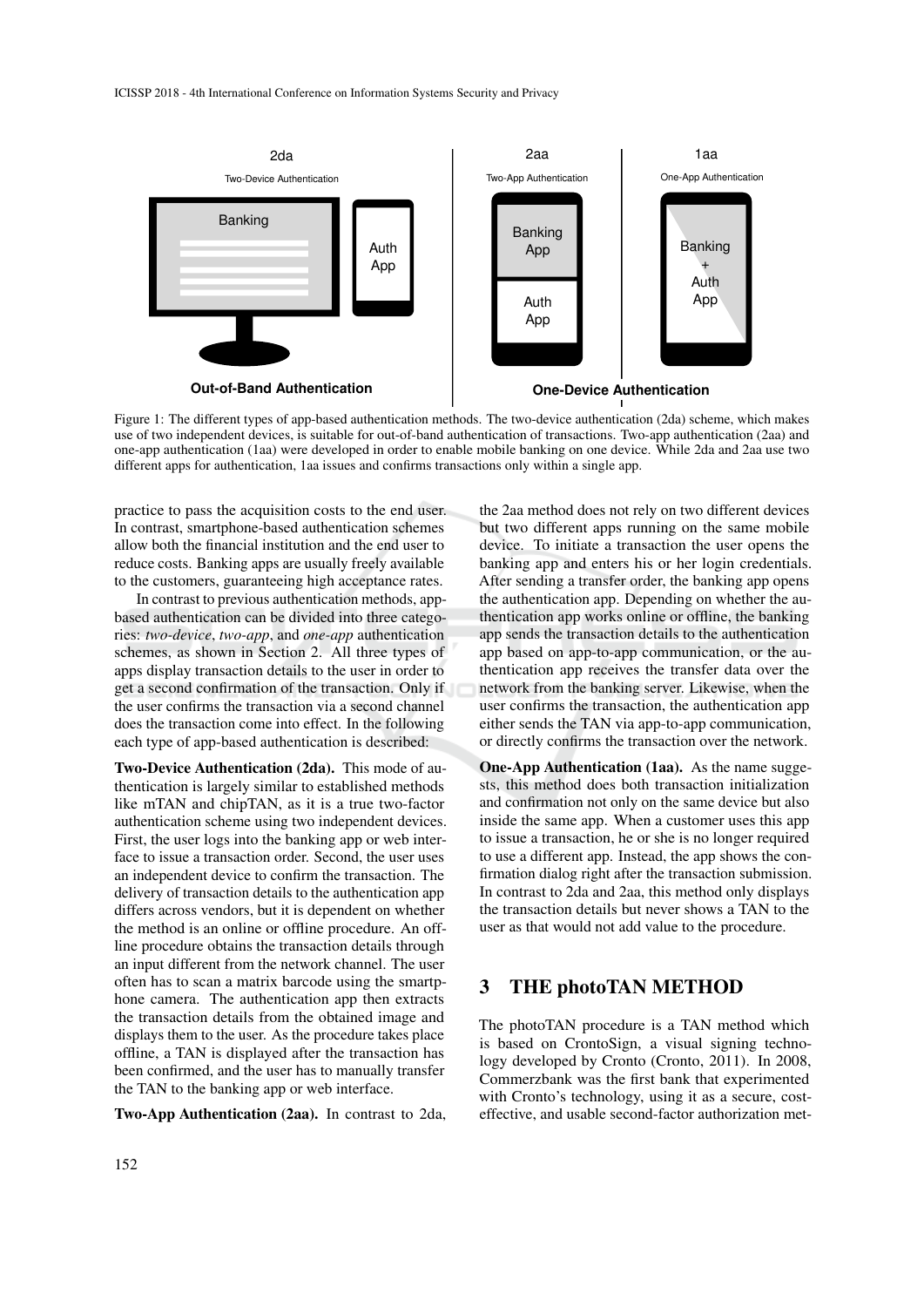hod (Cronto, 2008). To bring it in line with the already existing naming scheme for previous methods, it was labeled photoTAN.

The photoTAN method is a popular app-based authentication procedure based on matrix code scanning. Even though mostly German and Swiss banks have adopted the photoTAN method, it is also used internationally, presumably under different names. We have chosen Deutsche Bank and Commerzbank, along with their direct banking subsidiaries Norisbank and Comdirect, because they all play a significant role in the German banking landscape. With respect to their balance sheet total (Bundesverband deutscher Banken e.V., 2015), Deutsche Bank and Commerzbank are Germany's largest banks, while Norisbank and Comdirect are popular direct banks.

### 3.1 Order and Activation

In order to use the photoTAN procedure to legitimize transactions, the photoTAN app of the respective bank and an activation graphic is needed to initialize the app. While one might download and install photoTAN immediately, all analyzed banks send the graphic printed on a postal letter. As such, the delivery takes at least one or two days. After receiving the activation letter and installing the app, one can begin the activation process.

First, the user has to scan the activation graphic found on the bank's postal letter. Afterward, the customer is asked to log into the online banking app to add a new photoTAN device through the TAN administration web page. Depending on the bank, the remainder of the procedure continues differently. If using photoTAN by Deutsche Bank or Norisbank, the last step generated a 12-digit numerical token, and the photoTAN app prompts the user to enter and send it through the online banking. Thereafter, the online banking app shows another photoTAN graphic which the user must scan to generate a 7-digit TAN to transfer it to the online banking and complete the activation process. In the case of Commerzbank and Comdirect, the process is slightly different: Instead of showing a token to the user after scanning the activation graphic, the online banking asks the user to scan another photo-TAN graphic right away. This generates a 7-digit TAN just like in the last step of the activation procedure of Deutsche Bank and Norisbank. In all cases, the photo-TAN app is assigned a unique identifier that consists of five uppercase alphabetic letters. Even though multiple devices might be registered with the same activation letter, they do not generate the same TAN. Therefore, each transaction can be confirmed by multiple TANs. It is also noteworthy that registering an additional device does not require the confirmation of an already activated device.

The photoTAN procedure is a strict offline method. By implication, the app cannot send any data over the network back to the bank's server. The only possibility to transfer any device information is by coding the information inside the activation code of the TAN. Apparently, only Deutsche Bank and Norisbank receive data from the photoTAN app as neither Commerzbank nor Comdirect use an activation code at all. Although ultimately unknown, as a deep analysis of the protocol was out of scope, it is likely that the photoTAN app of Commerzbank and Comdirect is immediately activated after scanning the activation graphic while Deutsche Bank and Norisbank transfer additional information coded inside the 12-digit number. This code offers the possibility to carry only very limited amounts of data. After this step, the process continues equally, and the scanned PhotoTAN graphic serves to confirm the activation. Due to its short length of only 7 digits, it is highly unlikely that the TAN transfers any device information back to the online banking without substantially decreasing the entropy of the actual payload. In the end, it seems most probable that Commerzbank and Comdirect do not obtain any additional information. Even though Deutsche Bank and Norisbank ascertain further device information, their activation process does not involve any seed. As a consequence, the last step in the activation always generates the same TAN if performed on the same device again. This behavior differs from Commerzbank and Comdirect, as their activation process always yields a different TAN, even if repeated on the device.

#### 3.2 Usage and Modes of Operation

The photoTAN image is a matrix code that contains the transaction data and additional metadata to ensure its integrity. Recent versions of the photoTAN method of Deutsche Bank, Commerzbank, and Norisbank offer two different ways of receiving the payload: (1) Scanning a photoTAN image with the device camera and decoding its payload, and (2) receiving the photoTAN payload directly via app-to-app communication (mobile banking). Both modes are illustrated in Figure 2. In any case, the photoTAN app uses its cryptographic key received during the app's activation process to decrypt the payload and to generate a TAN that corresponds to the transaction details.

The first mode of operation is used for the outof-band approach involving two devices (2da). After the customer has sent a transfer order using the transaction initiation channel — which is the banking app or web interface — , a matrix code is displayed. The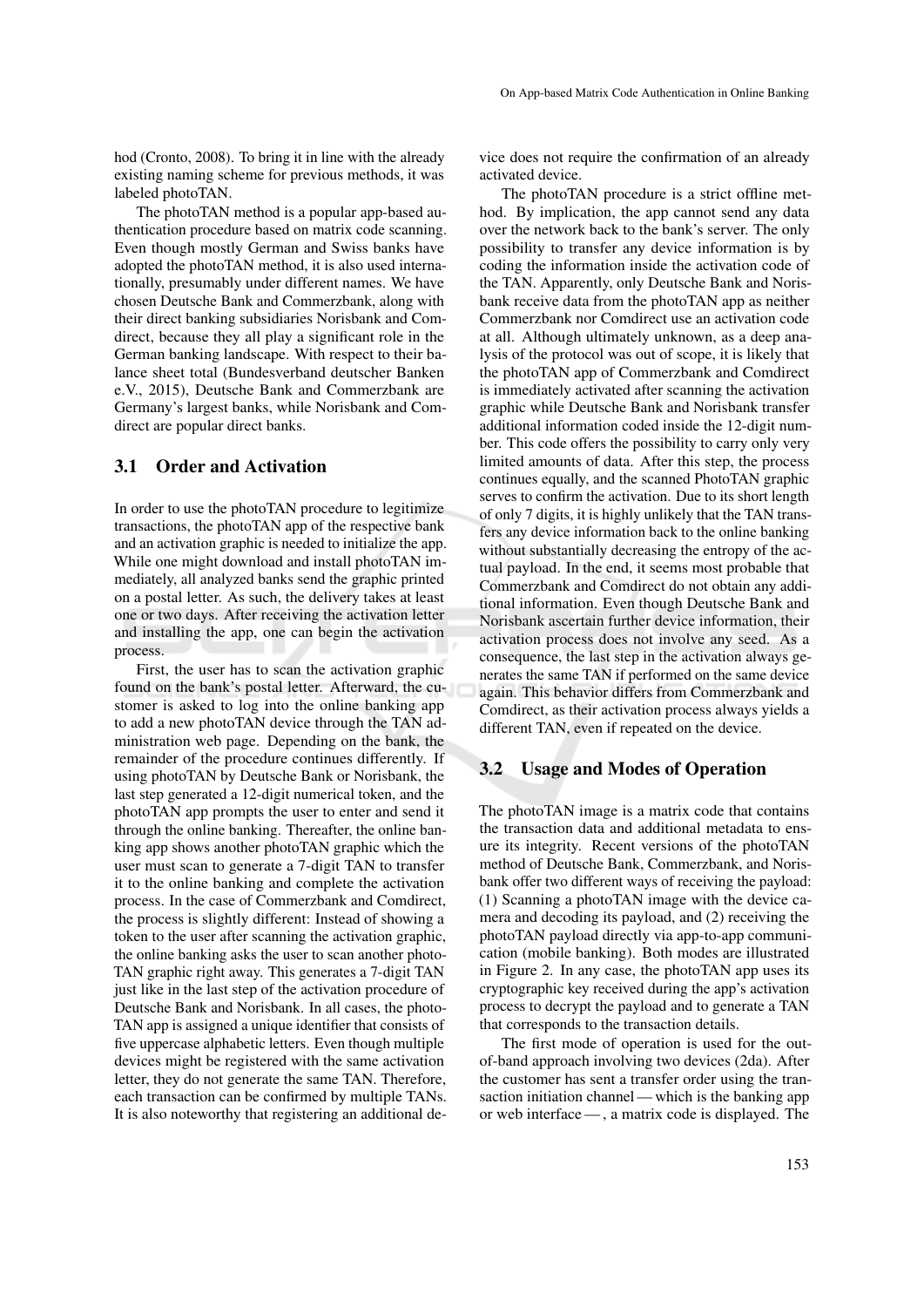

Figure 2: The two different operation modes of the photoTAN method. Either the user scans a matrix code with the device camera (2da), or the decoded photoTAN payload is directly transferred from the banking to the photoTAN app (2aa).

photoTAN app generates a TAN from the decoded transaction details of the matrix code. Finally, the user manually transfers the TAN to verify the transaction details and to finally confirm the transaction.

The second option implements the 2aa scheme to facilitate mobile banking transactions. The customer uses the banking app to fill in the transaction details and send them to the banking server. As a mobile device with an integrated camera cannot scan its own display, the banking app transfers the decoded photoTAN payload to the photoTAN app via app-to-app communication. Thereafter, the app displays the transaction details and asks the user for confirmation. But instead of transferring the TAN back manually, the photoTAN app automatically sends it to the banking app. Ironically, the term "photoTAN" entirely loses its justification when used in this mode of operation because no matrix code scanning is involved.

As of February 2017, mobile banking transactions are currently supported by Deutsche Bank, Norisbank, and recently also by Commerzbank. Comdirect only supports out-of-band photoTAN transactions. Currently, there is no photoTAN implementation that integrates both authentication steps in one app, as evident from N26.

#### 3.3 Security Features

In this section we provide an overview of the security features of the photoTAN procedure and the different apps offered by Deutsche Bank, Commerzbank, Norisbank, and Comdirect. As some attacks also involve the respective banking apps, their security is also addressed, if necessary. The following description of security properties is summarized in Table 1.

No Access Barrier. None of the analyzed photoTAN

derivates restricts the photoTAN app by explicitly authenticating the customer. On the one hand, this allows quick access to the photoTAN app, but on the other, this means there is no additional security barrier to physical access attacks for users without screen lock.

Fingerprinting. To mitigate replication attacks, all variants employ device fingerprinting to bind certain device properties to the installed and activated app. The fingerprinting step, however, only relies on the IMEI and the ANDROID\_ID. In the case of the Comdirect photoTAN app, fingerprinting is solely based on the ANDROID\_ID. Both values can be easily forged.

Repackaging Protection. Repacking is the process of decoding, modifying, and encoding an existing app. Ultimately, the app is signed with a new key. More often than not, repackaging is used to trojanize existing apps and spread them using third-party stores. Furthermore, repackaging is an important assistant for dynamic analysis and reverse engineering. To mitigate repackaging, apps check their own signature at runtime to spot modifications. Even though the photoTAN apps carry sensitive information, only Commerzbank and Comdirect have taken active measures to prevent it. These banking apps do not account for repackaging, which means none of them employs any mitigation technique.

Rooting Policy. In the Android universe, the process of gaining system privileges and installing the su binary to permit apps to ask for root permissions is called *rooting*. As this process could disable important security anchors and features, many apps dealing with sensitive data employ a restrictive usage policy for rooted devices. Nonetheless, only the photoTAN app of Commerzbank enforces a restrictive rooting policy, whereas Comdirect only shows a message hinting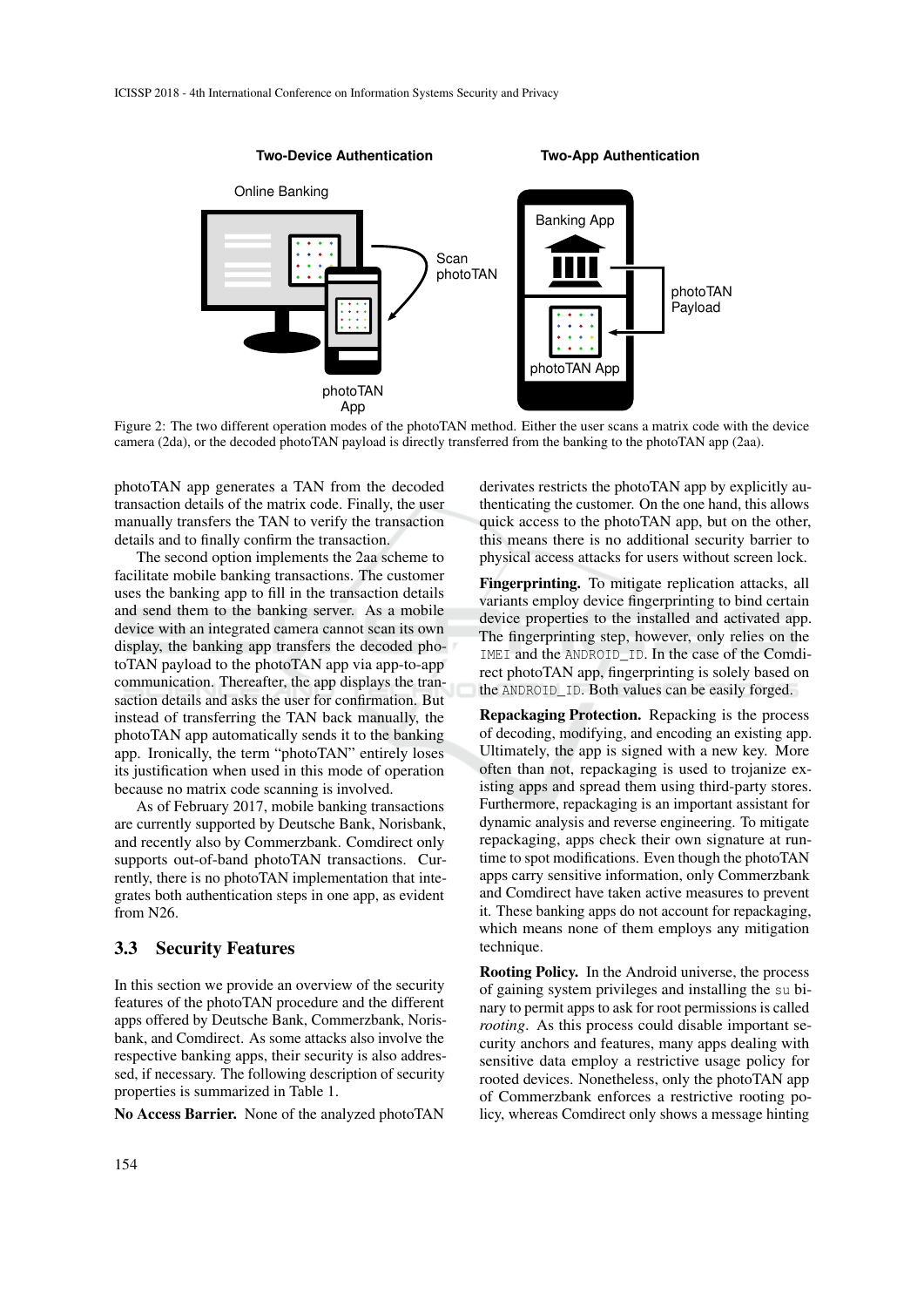|                             | $\tilde{}$<br>. .    |          |             |                      | . .              |          |                  |       |
|-----------------------------|----------------------|----------|-------------|----------------------|------------------|----------|------------------|-------|
|                             | <b>Deutsche Bank</b> |          | Commerzbank |                      | <b>Norisbank</b> |          | <b>Comdirect</b> |       |
|                             |                      | 鼯        |             | $\mathbb{H}^{\circ}$ | C                | F.       | mdırect<br>E N   | 鼲     |
| <b>Enforces Out-of-Band</b> |                      |          |             |                      |                  |          |                  |       |
| <b>Analyzed Version</b>     | 2.6.0                | 2.1.7    | 4.0.1       | 7.1.7                | 2.6.0            | 2.1.7    | 2.1.5            | 6.0.6 |
| <b>Denies Backup</b>        | L                    | Τ        |             |                      |                  |          |                  |       |
| <b>Anti-Rooting</b>         | П                    | Ξ        | П           |                      | Τ                |          | П                | Ø     |
| Anti-Repackaging            |                      | ⊓        | П           |                      |                  |          |                  |       |
| Obfuscation                 |                      | N        |             |                      |                  | N        | N                | M     |
| <b>Fingerprinting</b>       |                      | ID, IMEI |             | ID, IMEI             |                  | ID, IMEI |                  | ID    |
| <b>TLS Pinning</b>          |                      |          |             |                      |                  |          |                  |       |

Table 1: Overview of the security features of different Android photoTAN derivates and their corresponding banking apps. The first sub-column deals with the respective banking app while the second refers to the bank's photoTAN app.

at the risks involved. Deutsche Bank and Norisbank neither advise about nor restrict access to rooted devices. None of the banking apps actually checks for rooting.

Prevent Backup. Android offers the option of creating backups of apps and their data. As this feature represents a legitimate, non-root opportunity to access an app's data, it poses the risk of the data getting compromised. As this could happen due to a system feature, it can also be disabled using the allowBackup flag in the Android manifest. Despite the risks, only Commerzbank has disabled the option of creating backups.

TLS Pinning. While the photoTAN method operates completely offline, the respective banking apps themselves must retrieve data from the internet. It is important that all apps — especially those that receive or send sensitive information — use TLS-encrypted connections. An attacker might still use a man-in-themiddle (MITM) attack to compromise the integrity and confidentiality of a connection. To prevent this kind of attack, an app can pin a specific certificate used for network communication. Even though MITM attacks against TLS-encrypted connections have been known for years, only Deutsche Bank and Norisbank use certificate pinning to prevent MITM attacks targeting their banking apps.

Obfuscation. In order to reverse-engineer, understand, and modify the logic of a program, its code can be disassembled for static analysis. In the case of Android, apps are not delivered as machine code for the target architecture but as Java bytecode. The latter contains significantly more metadata, thereby easing the reverse engineer's analysis and allowing automatic decompilers to produce results that are close to the original source code. Obfuscation is the process of making mainly static but also dynamic analysis harder by removing or modifying metadata and introducing additional code to conceal the idea and logic behind a particular piece of code. Even though the default Android build configuration provides for Pro-Guard (Lafortune, ), not all apps use it. ProGuard is primarily a code minifier aimed at improving performance. However, certain features, such as the function renaming employed by ProGuard, also have a significant obfuscating effect. The Deutsche Bank and Norisbank photoTAN apps, as well as the Comdirect banking and photoTAN app, make use of this. Both the Commerzbank banking and photoTAN apps are processed with tools that employ obfuscation techniques that go beyond ProGuard. The banking apps of Deutsche Bank and Norisbank are not protected at all.

Third-Party Protection. For enhanced security, third parties offer solutions to provide apps with additional safeguards. Promon Shield (Promon AS, 2016), a product designed by the Norwegian company Promon, offers protection against various threats — including most of those noted so far — without much interaction from the developers of the app. Even though research has shown that app transformations can be powerful, it is difficult for Promon Shield to provide effective protection against real attacks without causing false positives (Commerzbank A.G., 2016). The only app that uses such a solution is Commerzbank which introduced Promon Shield with a recent update of their photoTAN app.

In summary, the photoTAN method has a very permissive security model. One security decision is to not secure the app and its data using an additional login screen, even though many other app-based TAN methods like pushTAN employ such protection. As stated before, this decision does not only influence who can use the app but also prevents encryption of the user's credentials. The only safeguard that mitigates a naive replication attack is the app's device fingerprinting. The device fingerprinting involves the IMEI (hardware property) and the ANDROID\_ID (software property), but both values are common device and system properties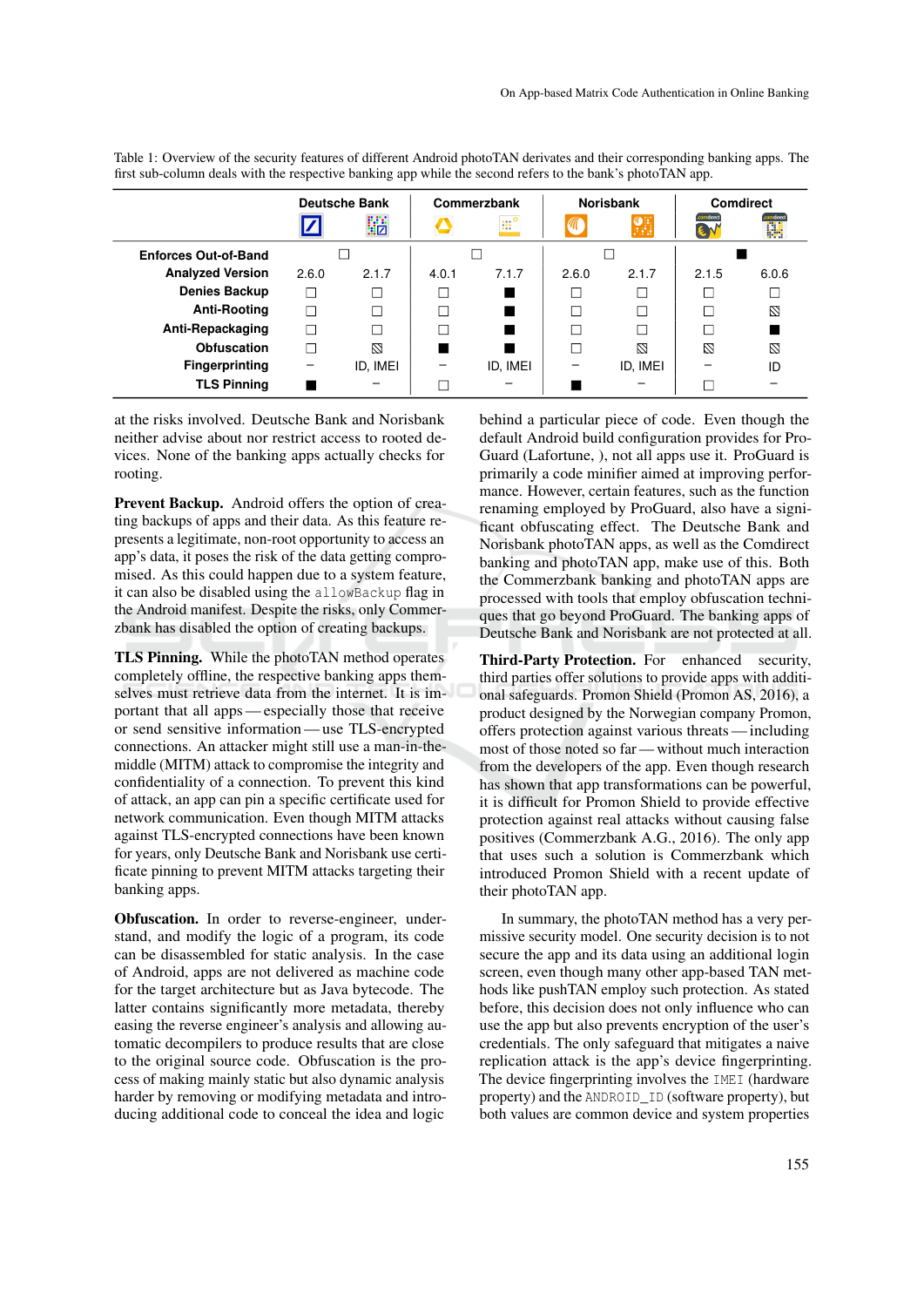that can easily be replicated.

Commerzbank and Comdirect have taken more measures to ensure the security of the system and the integrity of their apps. The Comdirect photoTAN app does not only warn the customer about the risks of rooting, but also checks the integrity of the app at runtime, and more precisely during registration. When the user scans the matrix code, it also checks the signature of the app. Comdirect sends the expected signature of the app along with the payload of the matrix code. Commerzbank provides protection against repackaging and uses a restrictive rooting policy, as enforced by the third-party security module developed by Promon.

Last but not least, please note that the photoTAN procedure is not only available as a smartphone app but also as dedicated hardware (Cronto, 2011). Naturally, our statements about the security features of app-based authentication cannot be transferred to the photoTAN hardware device. Quite the contrary, a dedicated photoTAN device — available for all three analyzed banks — offers excellent security properties largely similar to those of chipTAN.

## 4 TRANSACTION MANIPULATION ATTACK AGAINST photoTAN

This section describes a real-time transaction manipulation attack that we implemented against the photo-TAN procedure of Deutsche Bank, Commerzbank, and Norisbank. The attack cannot be used against Comdirect, as Comdirect does not support mobile banking on a single device. For the other three banks, however, the attack manipulates the transaction data the victim (1) sends during initialization (banking app), (2) sees during verification (banking app), and (3) sees during confirmation (photoTAN app).

#### 4.1 Banking App: MITM

In order to manipulate the data the user sends and sees inside the banking app, we use a TLS man-in-themiddle (MITM) attack. The Android system — just like any other operating system — ships a bundle of certificates it regards as trusted. To get the system to trust the certificate presented by the MITM proxy, the attacker needs to install it. This process is straightforward as the system regards certificates that reside in a specific system directory as trusted. Owing to the attacker's privilege level we assume in our attacker model, files can be placed in any location.

Especially applications dealing with sensitive data

are developed with MITM attacks in mind. Consequently, manufacturers employ certificate pinning to protect their apps against such attacks. This technique causes the app to only trust a specific set of certificates instead of solely relying on the system's trust settings. Although certificate pinning effectively protects an app against MITM attacks, only the banking apps of Deutsche Bank and Norisbank employ this method. The banking app of Commerzbank does not pin its certificate. But also disabling the certificate pinning the Deutsche Bank and Norisbank is possible, because both use a flag that controls if the application should quit due to the detection of a certificate error or not. Therefore, our patch does not stop the apps from detecting the error but simply prevents any consequences of it. Furthermore, neither of the two apps performs any repackaging checks. Therefore, an attacker only needs to introduce a patch that toggles the flag to make the apps accept connections with the attacker server.

Besides the possibility to manipulate the data a user sends and receives, we were able to eavesdrop on the user's login credentials. The latter was true for all the analyzed banks including Comdirect.

## 4.2 PhotoTAN App: Repackaging

To forge the data the photoTAN app presents to the user during transaction confirmation, an attacker needs to either modify the environment the app is running in, hook particular app methods, or patch the app's code statically. We decided to modify the app statically, as this has the least impact on the system and represents the method a real attacker would most likely choose in practice. This process was straightforward for the photoTAN apps of Deutsche Bank and Norisbank because none of them protects itself against repackaging. The photoTAN app of Commerzbank and Comdirect, however, required extra work to disable their repackaging protection.

Commerzbank. The repackaging protection of Commerzbank's photoTAN app is provided by Promon Shield. The protection solution by Promon is integrated into the app and delivered in the form of a native library that loads when the app starts. As the repackaging protection is part of the native library, which itself is obfuscated and uses tamper resistance to spot modifications, it would be rather hard to patch the library. Another idea is to remove Promon Shield entirely from the app, but even though this would be theoretically possible, it is also assumed to be rather difficult because Promon strips the app of all strings and outsources them to the native library. The Java code then queries these strings at runtime using a defined index. The easiest way to disable Promon's repackaging pro-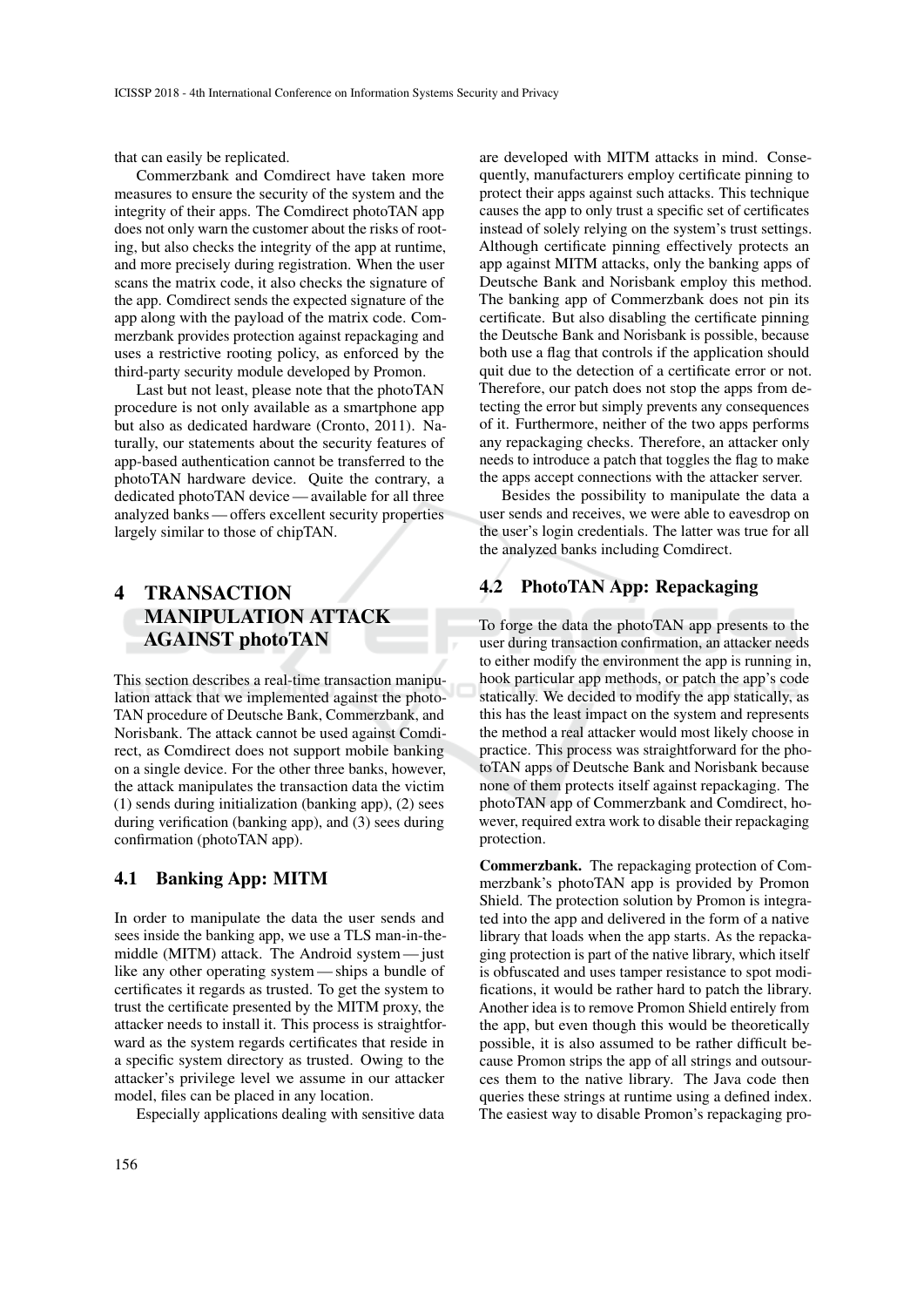

Figure 3: Overview of the steps involved in the implementation of real-time transaction manipulations.

tection is using LD\_PRELOAD. The only hook required to disable the repackaging protection was to return a file descriptor to the original app whenever Promon tried to open the repackaged app. When the system ran our modified app, Promon Shield reads the app that had not been tampered with; hence, all security checks were passed, and the app continued to execute both its own and the attacker's code. This approach disabled the core security features of Promon in less than 100 lines of C. AND

Comdirect. Unlike Commerzbank, the Comdirect photoTAN app implemented its own routines to check the integrity of an app. Unlike Promon, which checks the app's signature during app startup, the Comdirect photoTAN app is not shipped with a hardcoded certificate. Instead, parts of the app's signing certificate are checked with values encoded in the matrix code. If the repackaging check cannot validate the app's signature, the app crashes without a warning. After we learned how the repackaging protection works, patching it was straightforward too: A function of the app responsible for returning the signing certificates is compared with the values found inside the matrix code. Instead of retrieving the certificates at runtime, we patched the app to statically return the certificate the original app was signed with.

After the repackaging protection was defeated, we could patch the photoTAN app to display arbitrary data. All of the analyzed banks limit the transferred data to the minimum required to verify a credit transfer, namely its IBAN and amount. As a result, we only needed to forge those two values to conceal transaction manipulations. This could be achieved by statically

injecting additional code right before the IBAN and the amount are displayed to the client. The injected code searches our attacker server for details of the manipulated transaction, and so the photoTAN app eventually processes different transaction details as those the user sees during confirmation.

#### 4.3 The Attack

With the ability to modify the transaction initialization, verification, and confirmation process, we are able to execute real-time transaction manipulations. The attack visualized in Figure 3 works as follows:

- 1. The victim, Bob, wants to execute a mobile banking transaction to Alice using a malware-infected Android device. To complete the transaction, Bob opens the banking app and provides the required details (beneficiary, IBAN, amount, and reference). When he submits the transaction details, however, they are not delivered to the bank's server. Instead, all requests are routed to our attacking server where we cannot only eavesdrop on the victim's credentials but also modify the transaction. First, the original transaction Bob issued is saved for later use, and then Bob's transaction is replaced with our own transaction that benefits our own bank account.
- 2. After submitting the transaction, the banking app prompts Bob to verify and confirm his transaction using the photoTAN app. As Bob is using the banking app and the photoTAN app on the same device, the photoTAN app opens automatically. When he starts the verification process, the banking app sends the decoded matrix challenge with our for-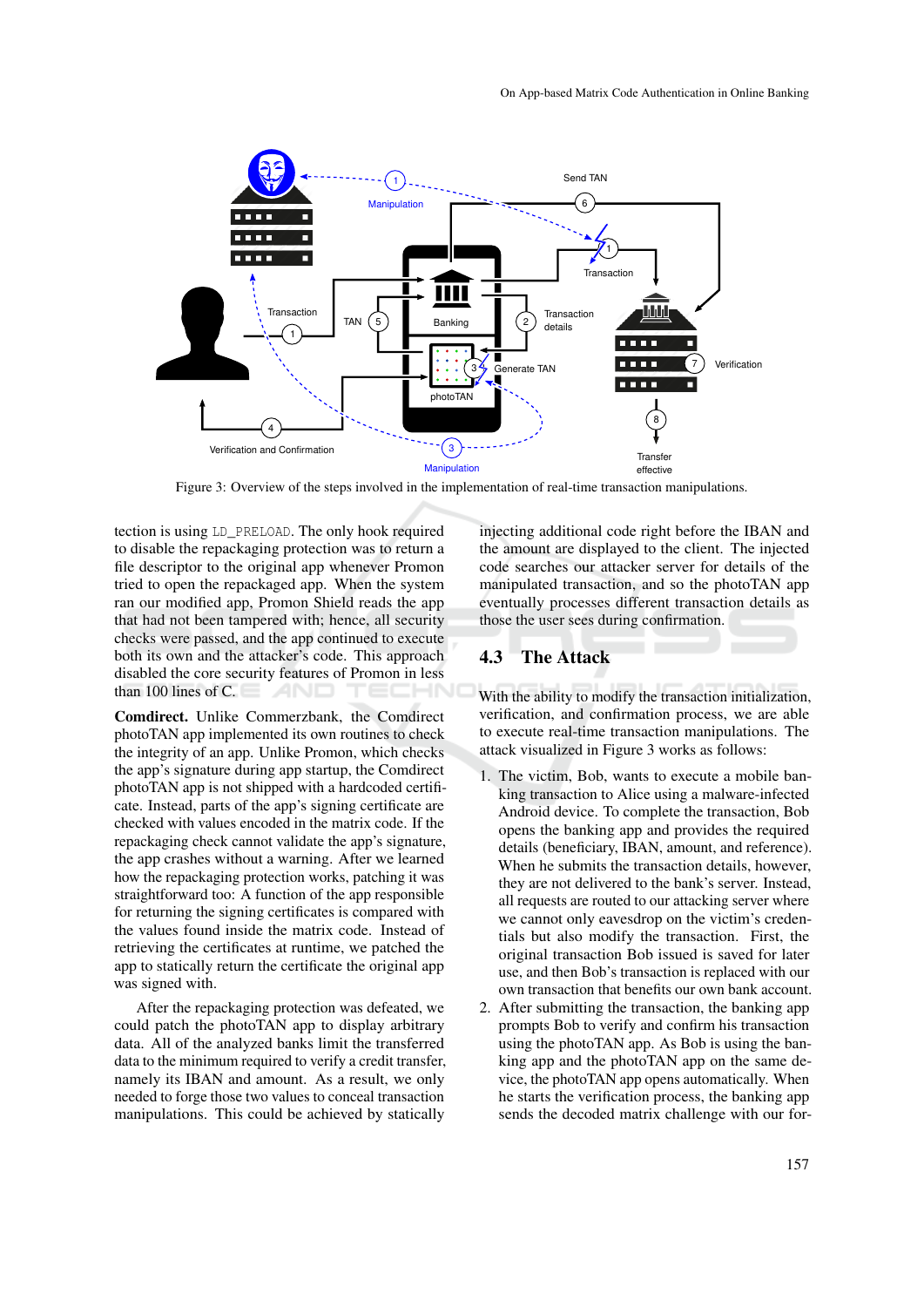ged transaction details to the photoTAN app via app-to-app communication.

- 3. Next, the photoTAN app displays the transaction details and generates a corresponding TAN. Bob would normally spot the fraud when the photoTAN app displays transaction details as different from his input. As the photoTAN app is attacker-controlled, however, it retrieves the transaction details that Bob originally entered from our attacking server.
- 4. Bob verifies the transaction, and since everything visually appears as expected, he confirms the transaction.
- 5. The TAN is automatically transferred back into the banking app.
- 6. Bob must confirm once again in order to send the TAN to the bank server.
- 7. The bank server checks if the TAN matches the expected TAN.
- 8. Finally, it passes verification, and the transaction is eventually completed.

Note that Bob confirmed a different transaction than he had actually intended without realizing it during or after the attack. As the victim's phone was compromised, we could even change the transaction overview to hide the tampering. The only way for the victim to spot the fraud was consulting the bank's online banking from an independent device.

## 5 LEGAL CONFORMITY WITH UPCOMING EU REGULATIONS

The security of online transactions is subject to national and supranational regulations. EU Directive 2015/2366 (European Union, 2015) was issued on January 12, 2016, and it will come into effect on January 13, 2018. Being the successor to the *Payment Service Directive* (PSD), it is better known as the *Revised Payment Service Directive*, or just PSD2. The directive will make strong customer authentication mandatory for all payment services and platforms, especially mobile devices. On February 23, 2017, the EBA has released the final draft of its regulatory technical standards (RTS) (European Banking Authority, 2017) that provide a more detailed description of the requirements of strong customer authentication (SCA). Much to our surprise, the EBA significantly relaxed the rules defined in the previous draft (European Banking Authority, 2016), thus having introduced a longer lasting weakening effect on the security requirements of European online and particularly mobile banking.

Article 4(30) PSD2 demands strong customer authentication based on two or more elements, categorized as knowledge (something only the user knows),

possession (something only the user possesses), and inherence (something only the user is).

## 5.1 The photoTAN App as a Possession Element

Section 4 showed that it is particularly dangerous to use one-device mobile banking. Although this is a valid scenario, currently only 13% of German online banking users initiate and confirm transactions on the same device (Bitkom e.V., 2016). By implication, the vast majority of photoTAN customers of Deutsche Bank, Commerzbank, and Norisbank still use out-ofband authentication in order to legitimize their transactions with two independent devices. Even though using the photoTAN app in conjunction with another device is substantially more secure, it cannot be compared to the level of security that dedicated hardware gives.

The photoTAN procedure makes use of a knowledge element during transaction initialization — the login credentials — and a possession element during transaction confirmation — the activated photoTAN app. In the past it allowed for substantial divergences in the interpretation of the essential features of the individual factors. With respect to the possession element, the EBA RTS require it to be "designed to prevent replication of the elements".

Owing to the weak device binding of the photo-TAN app, we were able to copy all the analyzed photoTAN apps from a victim's device to our attacker device. After cloning, the photoTAN app on both devices generated the same TAN for a specific transaction. The photoTAN method fails to guard against our replication attack because of two reasons. First, the photoTAN app only relies on the device's IMEI and the system's ANDROID\_ID. Both of these are common values for implementing device binding and any attacker would look into them first. Second, cloning of the photoTAN app is successful because it has no access protection. If the photoTAN app were secured by knowledge or an inherence element, the app could store its data in an encrypted format.

## 5.2 Independence of the Elements in Mobile Banking

Apart from the description of the elements used for strong customer authentication, the EBA also specifies the requirements with respect to their independence. This is particularly relevant for single-device mobile banking transactions.

While the RTS draft found in the EBA discussion paper still suggested strong security standards that re-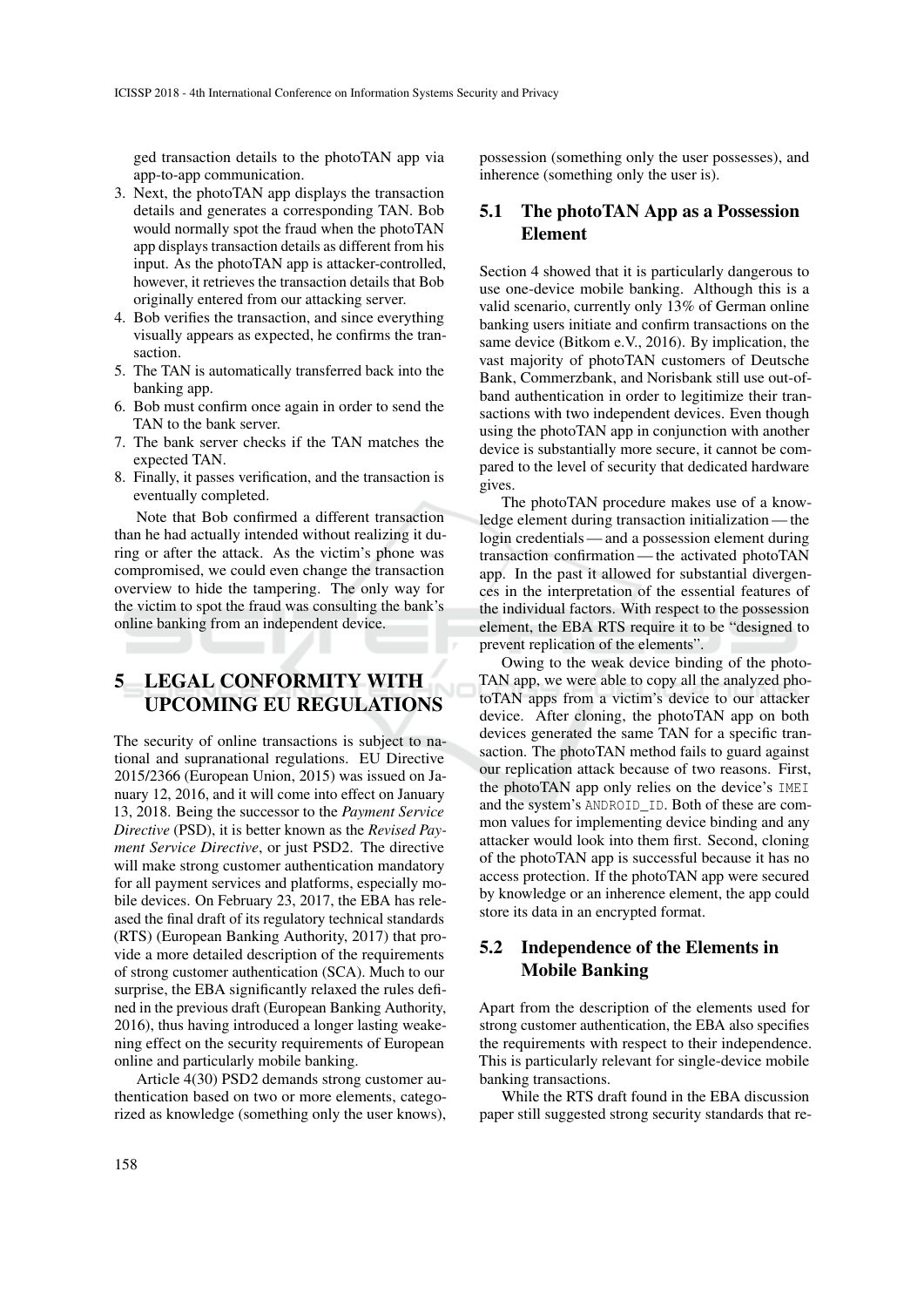quire the channel used for transaction initialization and confirmation to "be independent or segregated", the final report withdrew this demand. The same line the restatement requiring the elements to be implemented in "discrete trusted execution environments" takes: This formulation suggested that one-device mobile banking transactions should only be compliant on devices and apps leveraging explicit hardware support like ARM TrustZone. The final version, however, only requires that the initialization and confirmation logic make "use of separated secure execution environments".

Although the final RTS demands "that the breach of one does not compromise the reliability of the others, in particular when any of these elements are used through a multi-purpose device", the EBA also clarifies that a "mobile phone which can be used for both giving the instruction to make the payment and for being used in the authentication process" does comply with the requirements of SCA. Furthermore, the authentication procedure needs to ensure that neither the user nor a third party has modified the software or device. Alternatively, the scheme needs to take measures to "mitigate the consequences of such alteration".

Within the purview of the EBA regulations, the banking and the photoTAN app can be likely described as independent even though we oppose the EBA's decision. However, if the regulation requiring the authentication procedure to detect and mitigate device modifications is currently met, remains debatable:

- The breach of the banking app can compromise the photoTAN app and vice versa. It is true that the sandboxing mechanism of the prevailing mobile operating systems mitigates the risk of a successful attack against one app — due to an app-specific vulnerability — also compromising the other app. If the system layer of the device is compromised, however, both elements are affected equally, and an attacker can gain access to the knowledge and possession factor at the same time. This is not only true for all analyzed banks but also for any multi-factor authentication scheme implemented on a single multi-purpose device. It remains unclear if implementing the authentication procedure using two separate apps is a strict guideline or if one-app authentication schemes could also be regarded as compliant if they take yet to be definded — software-based measures.
- None of the analyzed apps provides protection against a device that has been compromised by a third party with privileged malware. Some of the apps — Commerzbank and Comdirect — reduce the tampering of their photoTAN app. All of the analyzed banking apps, however, are totally exposed to attacks as they do not apply effective safeguards against system-level malware. In general, however,

this is an impossible task to perform on today's commodity smartphones without hardware support for strong isolation like the ARM TrustZone.

• Only Commerzbank and Comdirect deal with the alteration of the system by detecting rooted devices. In such a case, the photoTAN app by Commerzbank refuses to run, and the photoTAN app by Comdirect advises the user. However, the photoTAN apps of Deutsche Bank and Norisbank do not take any measures in this respect. Moreover, none of the banking apps addresses system alterations at all. Again, it is generally impossible to effectively scan the system layer from an unprivileged app.

## 6 CONCLUSION

The transaction manipulation attack demonstrated that running the banking and the photoTAN app on the same device cannot technically be regarded as secure. Compromising one authentication channel immediately leads to compromising the other authentication channel. Even though the photoTAN procedure has flaws that are specific to it, the core issues lie in the conception of app-based authentication and are thus common to all authentication schemes of this kind.

We appreciate the recent efforts of the European Union and the EBA that defined common standards for the security of online payments. Unfortunately, the EBA has refrained from defining clear limits, particularly for single-device mobile payments that can at best keep an illusion of two-factor authentication. The final draft poorly accounts for the threats that mobile devices already face but also the ones they will face in the future, namely banking trojans that explicitly attack single-device mobile banking. As a result, banks will continue to affirm the same statement they gave when we confronted them with our findings through the public media (Tanriverdi, 2016): There are no claims known to date.

## **REFERENCES**

- Bitkom e.V. (2016). Digital Banking. Accessed: 25 September 2016.
- Bundesverband deutscher Banken e.V. (2015). Zahlen, Daten, Fakten der Kreditwirtschaft. Accessed: 25 September 2016.
- Check Point Mobile Research Team (2016). From HummingBad to Worse: New In-Depth Details and Analysis of the HummingBad Android Malware Campaign. Accessed: 11 September 2016.